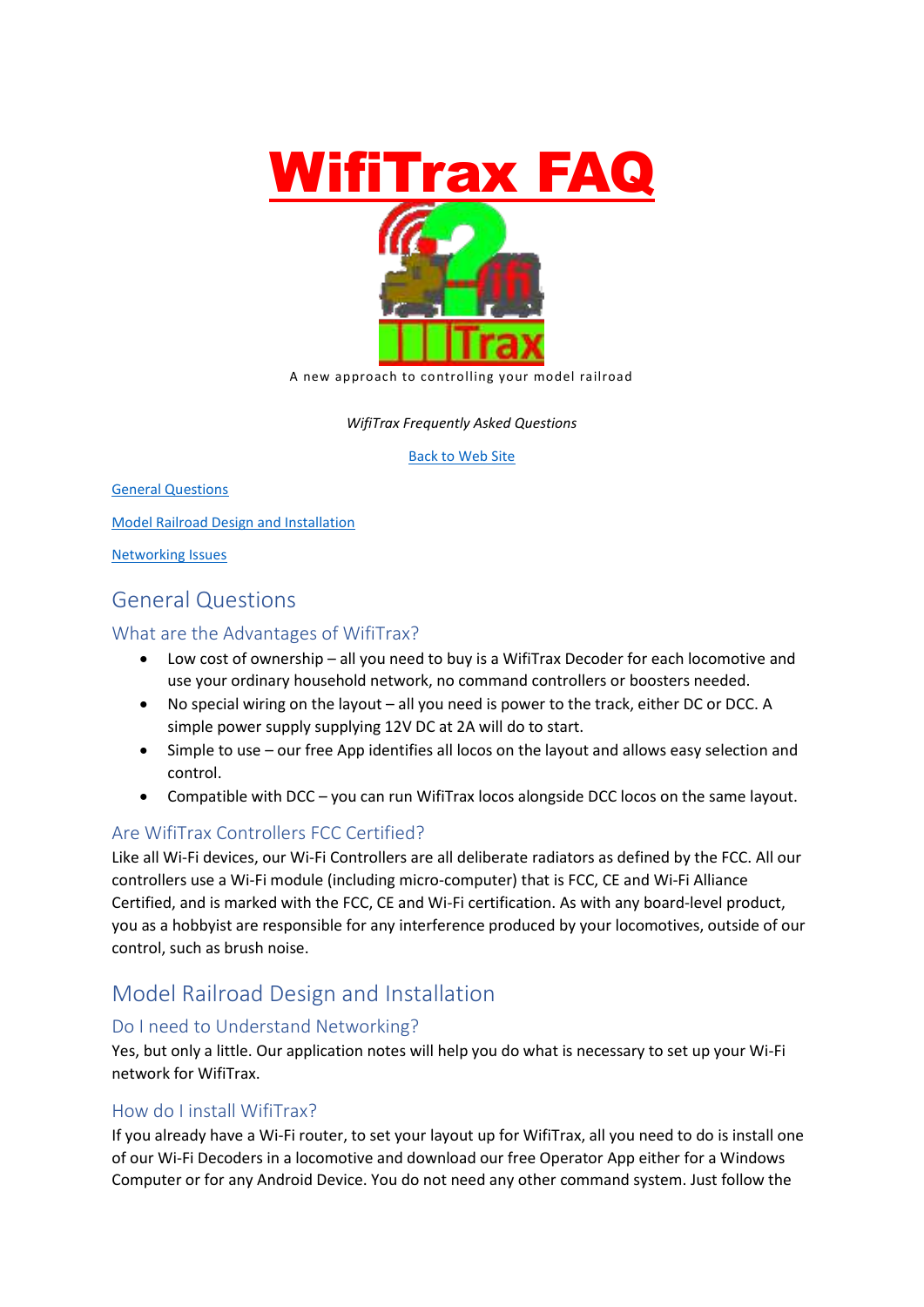instructions to add the loco to your network, then use the Loco Operator App to select the loco and start running it from your phone, tablet or PC.

#### What if I already use DCC?

If you already have DCC, you can run your new WifiTrax equipped locomotive alongside your DCC locos. It will use the same DCC power but ignore DCC commands. You simply control it in a different way, directly from your tablet or PC. DCC and WifiTrax locos should be able to run on the same track section.

#### Does WifiTrax Conform to NMRA Standards?

There are no NMRA Standards for Wi-Fi control of model railroads. WifiTrax conforms to NMRA Standards for DCC in the way it connects to an 8-pin socket on a DCC-ready locomotive. All the colored wires have the same function as in DCC. Also WifiTrax Controllers can operate from DCC power provided it is in the range 12V to 18V DC.

#### Will NMRA Introduce Standards for Wi-Fi Control?

We expect Wi-Fi control gain popularity and displace DCC. There are no track signals, so standards are not necessary on that point. Track voltage and loco wiring standards can copy DCC. Perhaps standard commands could be agreed on between the operator apps and the controller units in the locos. This would enable people to write alternative operator apps.

#### What if I don't Already have DCC?

If all your locos are currently DC controlled, or you are building a new layout, simply connect DC to the track. Any DC power supply that provides 12-18 volts at 2-3 amps will do to get you started. You can run as many WifiTrax locos as you like on the same block of track – limited only by your power supply. If you want to run more locomotives, your power supply will need to provide more DC current. Our WifiTrax controllers typically consume maximum 90mA to run their circuits. When your loco is running, you must add the current needed to run the motor which is usually less than 1A.

#### Can I run my DC locomotives on the Same Layout?

Yes, but not on the same section of track. The reason is that, for a DC locomotive, you need to bring the voltage to zero to stop the loco. This means any WifiTrax locos will lose power. To run DC and WifiTrax locos, you will have to implement a block system so that full power can be applied when one or more WifiTrax locos are in the section.

Please see our application note [Run DC and WifiTrax Together](http://www.wifitrax.com/appNotes/RunDCAndWifiTraxTogether.pdf) for suggestions on how to do this using our WifiTrax Universal Block Controller, currently under development.

## <span id="page-1-0"></span>Networking

#### What is an IP Address?

Very simple. An IP Address is simply a number so that each locomotive fitted with a WifiTrax Controller can be uniquely identified. Everything on your network has an IP Address assigned by your router. The IP Address is written as 4 numbers, each 0 to 255, such as 192.168.0.35.

#### What is a MAC Address?

A MAC Address is a unique number assigned to every WifiTrax controller. It is different to the IP Address and cannot be changed. Your router uses it as a unique identifier for everything on your network.